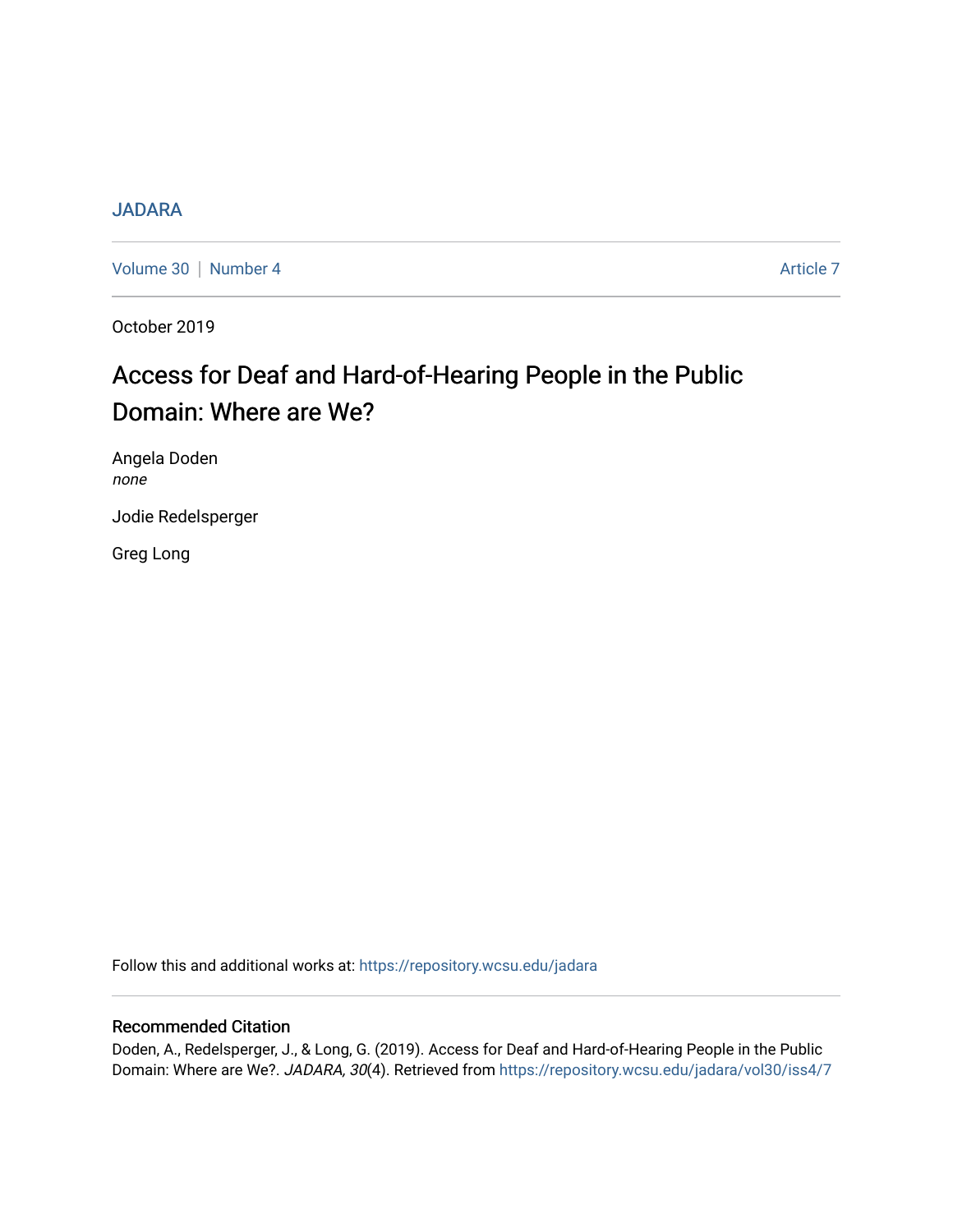Doden et al.: Access for Deaf and Hard-of-Hearing People in the Public Domain:

# Accessfor Deaf and Hard-of-HearingPeople in the Public Domain: Where Are We?

#### By: Angela Doden, Jodie Redelsperger, Greg Long

#### Abstract

The enactment of disability-related legislation does not, unfortunately, guarantee compliance. This is particularly problematic for individuals who are deaf or hard of hearing. These individuals are most often handicapped not by their disability but rather by the of appropriate accommodations and technology. To address the impact of accommodations within the public domain two studies<br>were conducted. The first study were conducted. investigated telecommunication accessibility across government, emergency and private business numbers. Results indicated that these entities failed to answer their TTY calls almost 60% of the time. The second study assessed the availability of assistive technology for deaf and hard-of-hearing hotel guests. Hotels were subdivided on the basis of cost (expensive, moderate, and budget). As would be expected, hotels within the expensive category (i.e.,  $$100+/night)$ had a significantly greater prevalence of assistive technology for their guests. There were no differences between the moderate and budget-priced hotels. Results from both studies are discussed in terms of their implications for independence, safety, and community participation.

#### Introduction

Over the past twenty years a variety of disability-related legislation has been enacted to advance the civil rights of people with disabilities and enable them to participate more fully<br>in community life. As R. in community life.

Cunconan-Lahr (1991) stated, disability legislation is necessary because:

> One likes to believe that humankind has a benevolence that overrides a need for laws that<br>guarantee what one guarantee what considers natural rights for all individuals. Unfortunately, history has demonstrated otherwise, mostly for individuals who society has labeled different, lesser than, abnormal, and vulnerable, among others. (p. 6)

Many of the laws enacted have emphasized the need to increase environmental accessibility. For example. Title V, Section 502 of the Rehabilitation Act of 1973 (P.L. 93-112) established the Architectural and Transportation Barriers Compliance Board to insure the accessibility of buildings constructed with federal funds. Section 504 of<br>this landmark legislation also this landmark legislation prohibited exclusion based on disability of otherwise qualified disabled people from participation in any program or activity receiving federal financial assistance. This law has significant implications for people with disabilities given the vast number of social institutions that receive some type of federal support (Rubin & Roessler, 1995).

More recently, the Americans with Disabilities Act (ADA, P.L. 101-336) included specific titles designed to reduce the impact of environmental barriers for people with disabilities. Enacted in 1992,

Title II extended the protections offered in Section 504 of the Rehabilitation Act of 1973 to all activities and programs of state and local government irrespective of whether they receive federal funds. Title III, also enacted in 1992 and an extension of Section 504, required that public accommodations (e.g., hotels, stores, private schools, restaurants) may not discriminate on the basis of disability.

The obvious intent of disability legislation is to ensure that people with disabilities have the same opportunities to lead independent, productive lives as their nondisabled cohorts. A potential problem arises, however, in that the enactment of legislation does not guarantee compliance. All too often, efforts to monitor and enforce compliance are insufficient to meet the demand. Consequently, many people with disabilities continue to find various businesses, programs, and agencies inaccessible due to their failure to comply with existing legislation.

Environmental accessibility is particularly important for people who are deaf or hard of hearing. These individuals are frequently handicapped not so much by their hearing loss but rather by the lack of appropriate accommodations within their surroundings. Without access to closed captioning, TTYs, interpreters, technology the opportunities to communicate and interact with the larger hearing society are necessarily limited. As an obvious example, consider that most hearing people take the use of a telephone for granted. There is an assumption that a phone call will be answered by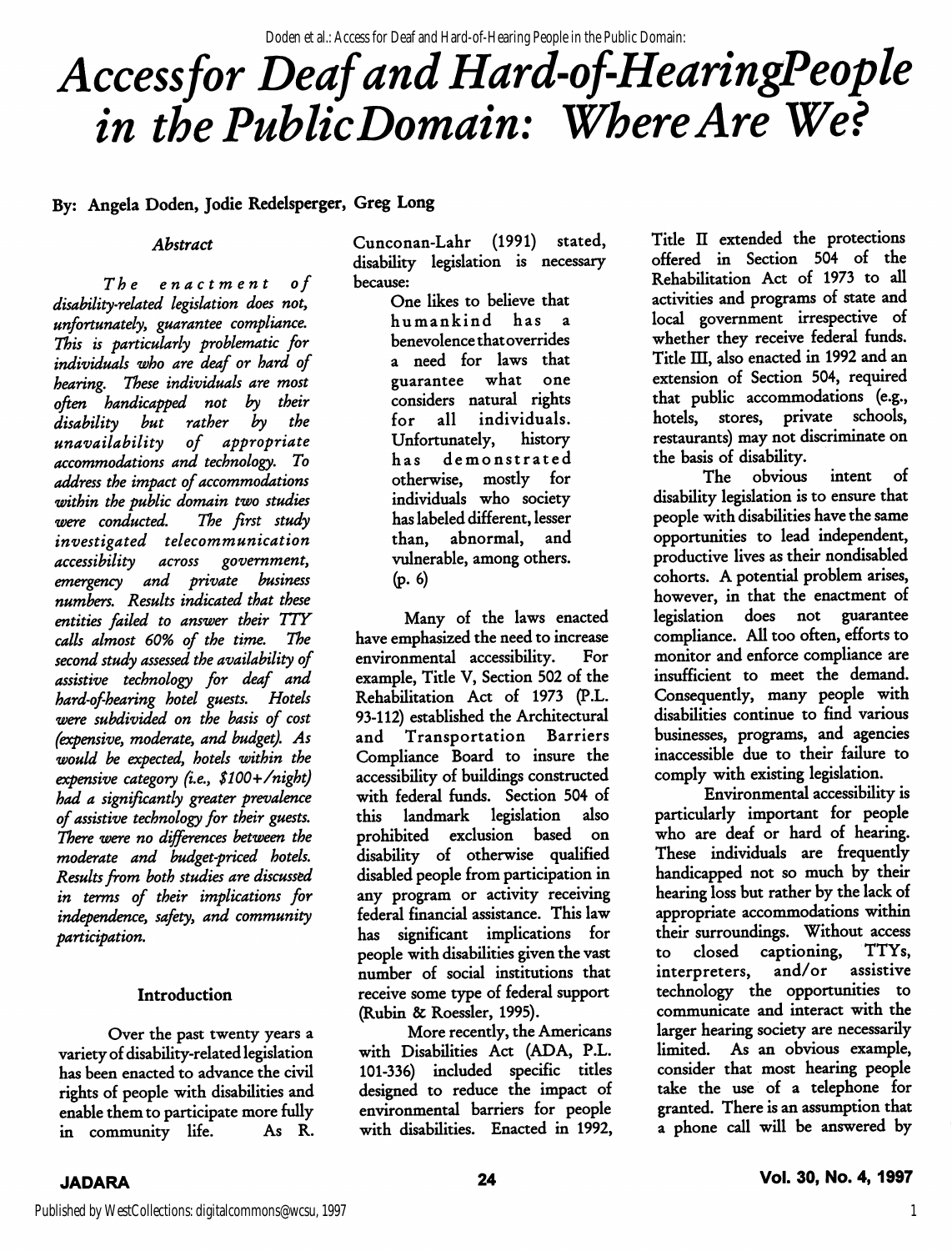### Access in the Public Domain

someone who uses the same communication mode as the caller, i.e., spoken language. In contrast, the majority of deaf people must rely upon the use of a TTY. This is a device that sends an acoustic signal over the phone line that is then processed into a text display on a<br>receiving TTY. Direct receiving TTY. communication cannot take place unless the person being called has a TTY and knows how to use it.

To address the issue telephone accessibility. Title IV of the ADA mandated the development and implementation of interstate relay systems. Within these systems the TTY user calls an operator who then places a call to a requested number. Once a connection is made the operator voices the TTY text message, listens for the response, and then types it back for the TTY user to read.

Although the relay system can facilitate access it is not without its shortcomings. The Department of Justice (1991) stated that a relay service does not provide adequate access to all telephone services including: calling automated systems that require touch tone phones; leaving a message on an answering machine within the allotted time; maintaining confidentiality when calling a crisis line; and most importantly, when placing an emergency call when time is of major importance. Because of this, emergency services such as police, fire, and ambulance, are required to have TTY's so individuals can seek immediate assistance.

Another area in which accommodations are particularly important is the hotel industry. The availability of assistive technology within this industry is critical for the safety, convenience, and comfort of travelers who are deaf or hard of hearing. In contrast to hearing people, most individuals who are deaf or hard of hearing are more likely to be unable to use their hotel room telephones, enjoy watching television, or be alerted to potential emergency situations.

It is hypothesized that people who are deaf or hard of hearing may find the availability and use of accommodations to increase environmental accessibility to be quite limited despite laws to the contrary. As such, the current study sought to establish baseline compliance rates. Though there are a vast array of potential accommodations that enhance accessibility for people who are deaf or hard of hearing, two specific accommodations were investigated within the current study. These accommodations include the use and knowledge of TTYs and the availability of assistive technology within hotels. These accommodations were selected because of their clear relevance in providing opportunities for people who are deaf and hard of hearing to function independently and participate more fully in community life.

To evaluate communication accessibility, a random selection of government, emergency, and business TTY phone numbers were called. It was hypothesized that phone calls to these numbers, advertised as dedicated TTY numbers, should be handled appropriately with little delay or apparent<br>miscommunication. Specifically, miscommunication. government agencies should have years of experience with TTYs given previous federal legislation (i.e.. Title V, Section 504 of the 1973 Rehabilitation Act) enacted 20 years ago that encouraged their use. Emergency numbers should be accessible given their obvious relevance to individuals' personal health and safety. Finally, businesses who advertise TTYs as a consumer service would be likely to know how to use their TTYs to enhance

product sales and consumer satisfaction.

To evaluate accessibility relative to public accommodations a random sample of hotels was<br>selected. Ideally, hotels should Ideally, hotels should provide an environment similar to one's home. If people need assistive devices at their home, they would also need them in a hotel in order to perform their daily activities as independently as possible. Particular emphasis was placed on the availability of assistive technology for deaf and hard-of-hearing people. It was hypothesized that there would be different types and availability of assistive technology dependent upon room cost. Specifically, the more expensive the room the greater likelihood that accommodations would be available. This could be of concern due to the fact that people who are deaf often experience more underemployment and unemployment then their hearing counterparts (Christiansen & Barnartt, 1987). If this is the case, they may not be able to afford the more expensive hotels. More importantly, people who are deaf and hard of hearing should not have to use more expensive hotels simply to meet their accessibility needs.

#### Method

#### TTY Accessibility

Participants. Ninety Chicago, Illinois area phone numbers were randomly selected from the 1995 Telecommunications for the Deaf, Incorporated (TDI) phone book. These phone numbers were equally divided between emergency numbers (hospitals, police, or fire stations), business numbers, and government agencies. Every third number listed in the Chicago area code (i.e., 312) was selected until the criterion of 30 numbers per group was reached.

Materials and Procedures. Using a TTY, phone numbers were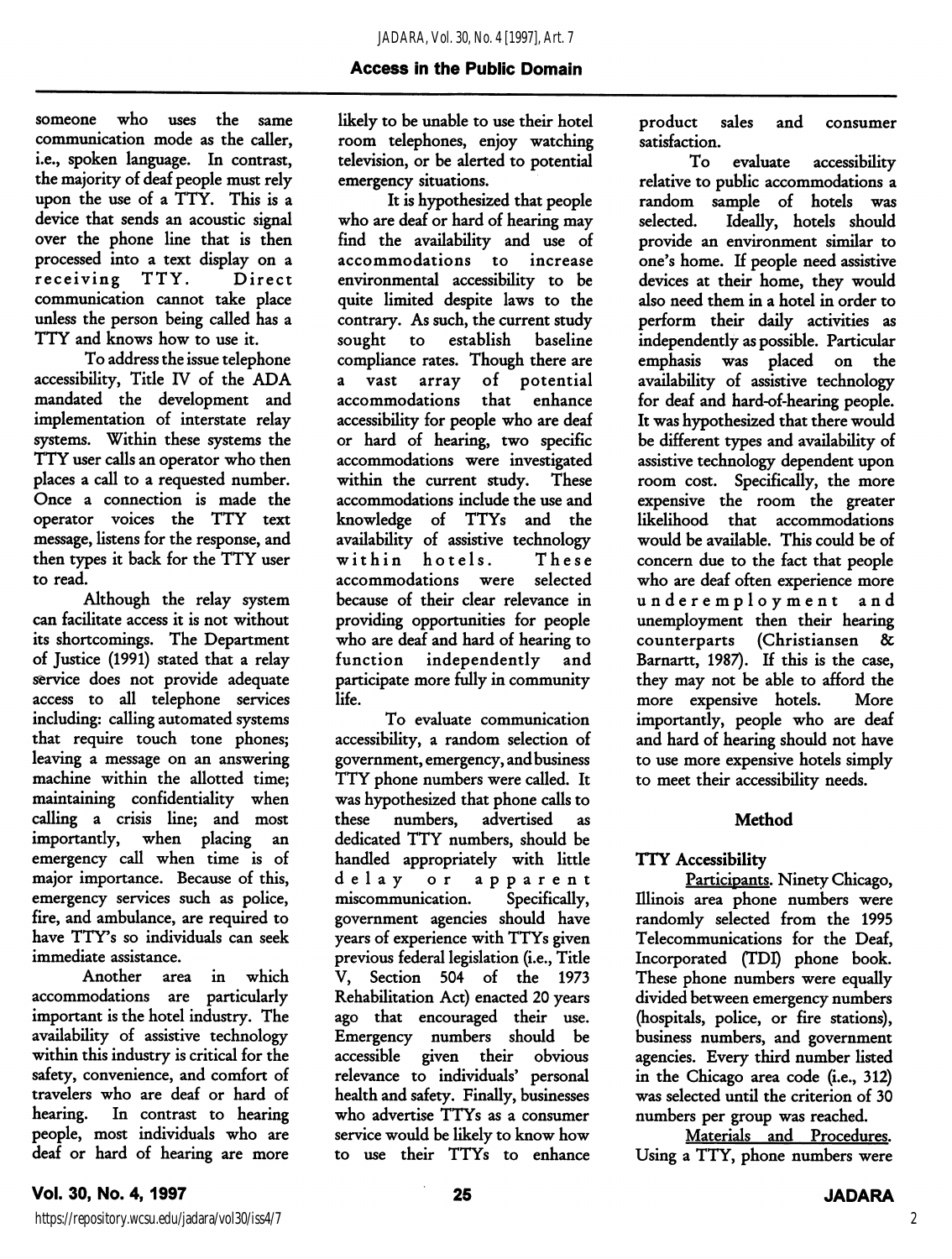### Access in the Public Domain

dialed during normal working hours. If 12 rings took place without a response the phone was hung up and considered not answered. If the phone line was busy another number was dialed. When a phone call was<br>answered, questions regarding questions regarding services and/or location were asked. For example, businesses and government agencies were asked about their location, operating hours, and cost (if applicable). Emergency numbers were simply asked to identify their location.

If the questions were answered then communication was recorded as having taken place. If the phone call was answered, but a message did not appear on the TTY screen after a few moments, the space bar was pushed to let the receiver know that the phone call was being placed via TTY. If a typed message still did not appear after two minutes, the phone was hung up and the call was classified as unsuccessful. Occasionally, phone calls were answered by a prerecorded

Table 1: TTY Responses by Group

typed answering machine message. In those cases, no message was left and the next number on the list was called. Calls resulting in busy signals or answering machine messages were not included in subsequent analyses. It should also be noted that respondents were not required to use appropriate TTY codes (e.g., OA, SK) to be considered as having successfully communicated.

#### Hotel Accommodations

Participants. The participants in this study consisted of 60 hotels located in Chicago, Illinois. Using the standard single room rate for a Friday evening, the hotels were divided into three groups based on cost. Specifically, budget hotels were classified as those costing under \$70/night. Moderate-priced hotels ran \$71-\$100/night and expensive hotels were \$100+/night. An equal number of hotels  $(n=20)$  within each price range was contacted.

Materials and Procedures. The 1995 Chicago Yellow Pages Directory was used to randomly select every third hotel listed until

the criterion of 20 hotels per group was reached. Upon calling a hotel, the reservation desk was asked (via voice) the cost of one night for one person. They were then asked if they had the following accommodations available for people who are hard of hearing or deaf: TTYs, closed captioned televisions, lighted smoke alarms, and visual alerts for the phone.

#### Results

#### TTY Accessibility

TTY responses were classified in a dichotomous fashion based on whether communication occurred or not. Calls that were not answered after 12 rings or were answered but no communication took place after a two-minute wait were combined. A review of Table 1 indicates that the majority of calls (i.e., 59%,  $n=53$ ) across all three groups did not result in communication. Although statistically insignificant, a trend for between-group variation was noted in that  $73\%$  (n=22) of the calls to government offices were not

| Setting                   | <b>TTY Responses</b> |                       |  |  |  |
|---------------------------|----------------------|-----------------------|--|--|--|
|                           | Communication        | No Communication      |  |  |  |
| Government offices        | 8<br>(27%)           | 22<br>(73%)           |  |  |  |
| <b>Businesses</b>         | 13<br>(43%)          | 17<br>(57%)           |  |  |  |
| <b>Emergency Services</b> | 16<br>(53%)          | 14<br>(47%)           |  |  |  |
| Total                     | 37<br>(41%)          | 53<br>(59%)<br>$\sim$ |  |  |  |

Chi-square = 4.49, df = 2,  $p$  > .05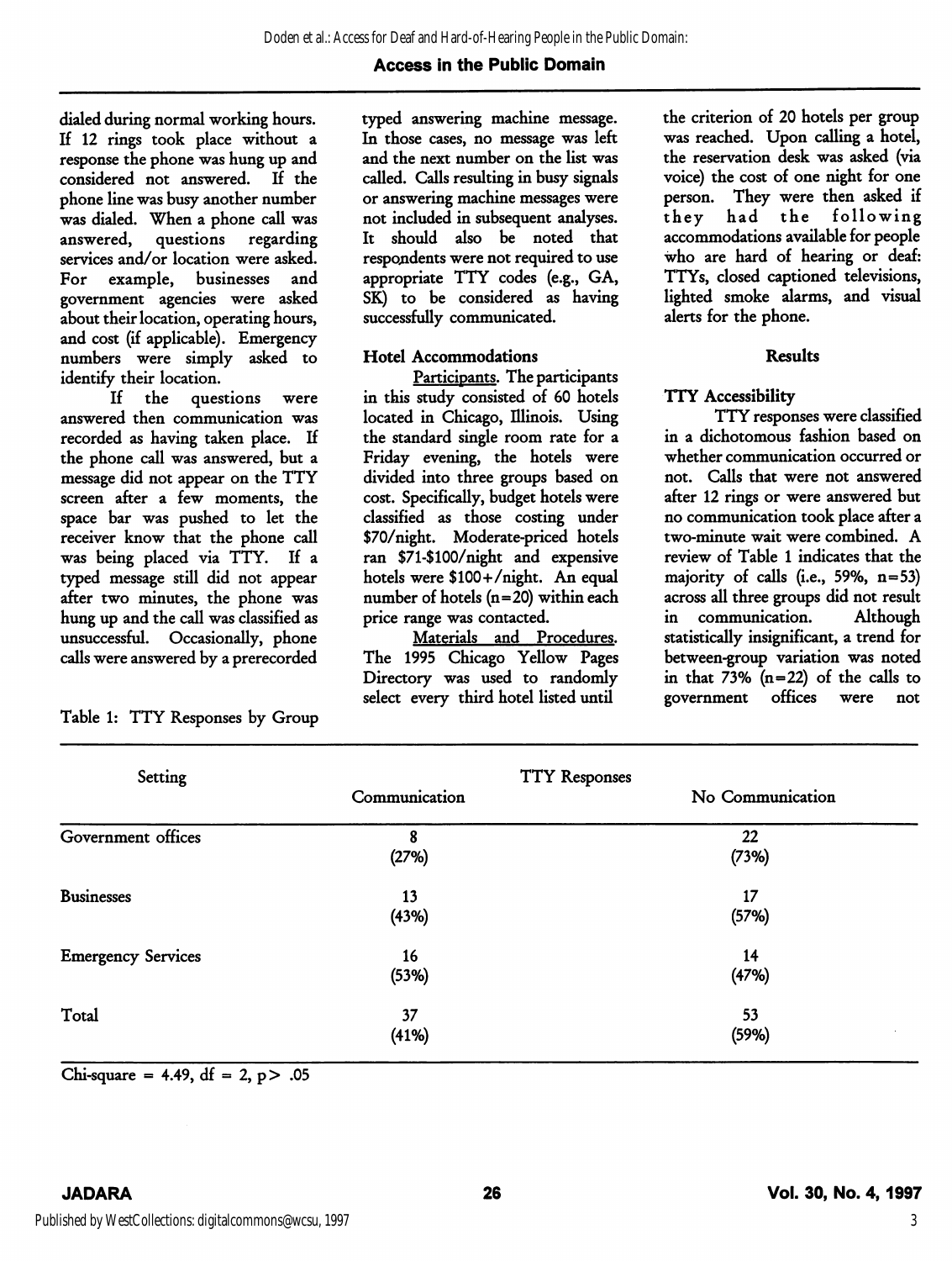answered versus 57% (n=17) and 47% (n=14) for business and emergency numbers, respectively.

#### Hotel Accommodation

Hotels were categorized according to cost as either expensive (\$100+/night), moderate (\$70- 100/night), or budget (less than \$70/night). Across each category the following accommodations were identified as to their availability: TTYs, closed captioned televisions, lighted smoke alarms, and phone lights designed to indicate when it is ringing. Separate Chi-square analyses were conducted to assess overall accommodation availability between hotel classifications as well as the availability of specific between hotel types. A review of Table 2 clearly indicates a significant difference in

terms of overall accommodation availability between expensive hotels and those within the moderate and budget categories. Expensive hotels<br>demonstrated a 77% (n=62) a  $77\%$  (n=62) accommodation rate. In contrast, the moderate and budget-priced hotels had a  $36\%$   $(n=29)$ accommodation rate.<br>W h e n s

specific accommodations were analyzed by hotel type similar findings arose. In three out of four categories (i.e., TTYs, closed captioning, and smoke<br>alarms), the expensive hotels expensive hotels provided significantly greater accessibility. In contrast, the moderate and budget-priced hotels were virtually indistinguishable in terms of their accommodations.

#### **Discussion**

The results of these studies would seem to indicate that accessibility and discrimination concerns for individuals who are deaf and hard of hearing are quite salient. It was hypothesized that programs and services that advertize having TTY numbers would be likely to respond to them appropriately. This did not appear to be the case. Despite calling during normal working hours, fewer than half of the calls to government agencies, businesses, and emergency numbers resulted in a successful TTY Government offices were particularly deficient. Fully 73% of the TTY calls placed to these numbers were unsuccessful.

It should be noted that each of the numbers called within this

| Hotel<br>Category | <b>TTYs</b> |             | Closed<br>Captioning |             | Phone<br>Lights |             | Smoke<br>Alarms |             | Total       |             |
|-------------------|-------------|-------------|----------------------|-------------|-----------------|-------------|-----------------|-------------|-------------|-------------|
|                   | Yes         | No          | Yes                  | No          | Yes             | No          | Yes             | No          | Yes         | No          |
| Expensive         | 19<br>(95%) | (5%)        | 17<br>(85%)          | 3<br>(15%)  | 13<br>(65%)     | (35%)       | 13<br>(65%)     | (35%)       | 62<br>(77%) | 18<br>(23%) |
| Moderate          | (35%)       | 13<br>(65%) | 8<br>(40%)           | 12<br>(60%) | 8<br>(40%)      | 12<br>(60%) | 6<br>(30%)      | 14<br>(705) | 29<br>(36%) | 51<br>(64%) |
| <b>Budget</b>     | 9<br>(45%)  | 11<br>(55%) | 5<br>(25%)           | 15<br>(75%) | 9<br>(45%)      | 11<br>(55%) | 6<br>(30%)      | 14<br>(70%) | 29<br>(36%) | 51<br>(64%) |

Table 2: Accommodation Availability by Hotel Cost

Overall accommodation rate:

Chi-square = 36.3, df = 2, p.  $< .001$ 

| TTY availability:              | Chi-square = 17.01, df = 1, p. $< .001$  |
|--------------------------------|------------------------------------------|
| Close captioning availability: | Chi-square = 15.6, df = 1, p. $< .001$   |
| Phone light availability:      | Chi-square = 2.8, df = 1, p. $> .05$     |
| Smoke alarm availability:      | Chi-square = $6.73$ , df = 1, p. $< .01$ |